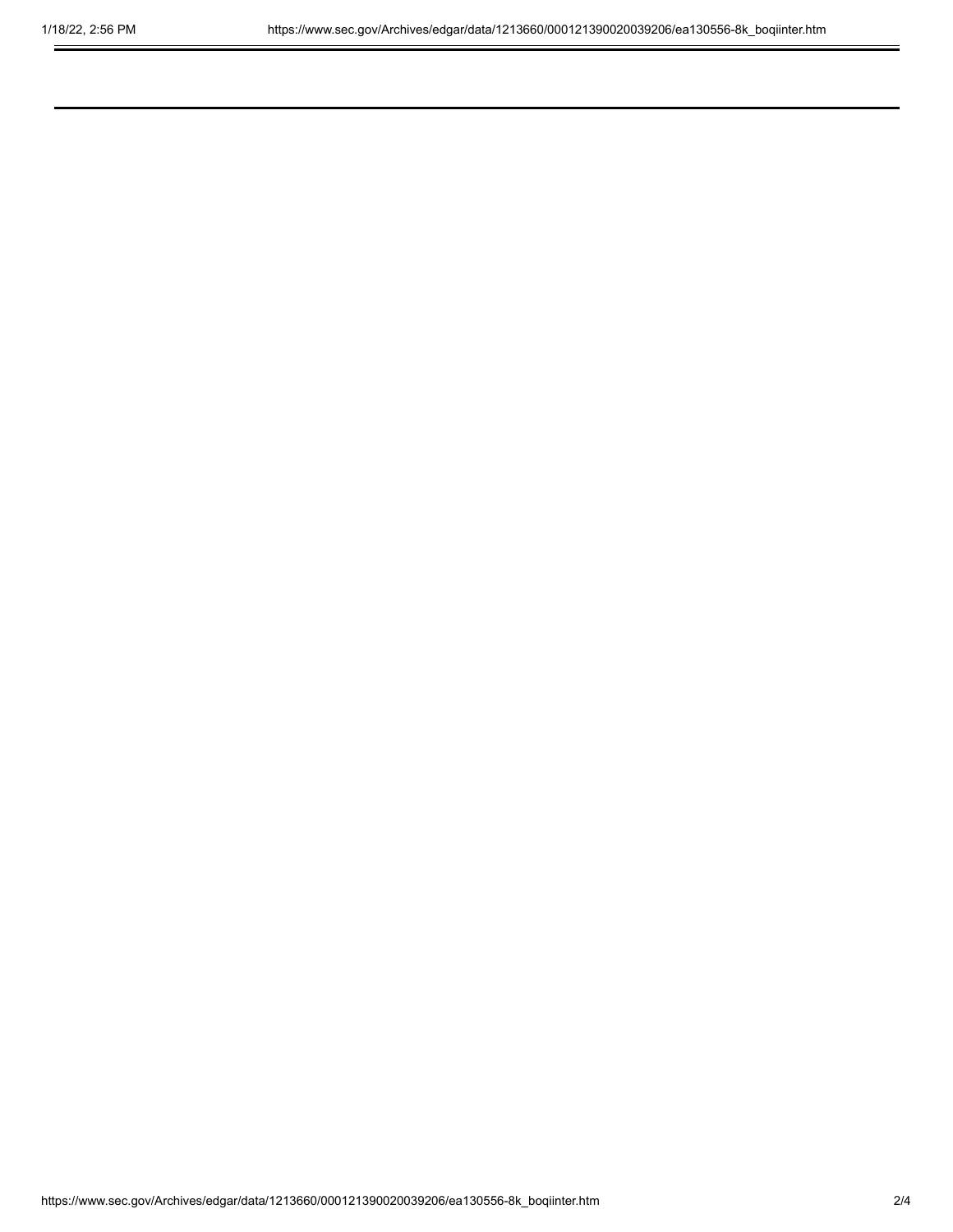#### **Item 1.01 Entry into a Material Definitive Agreement.**

On November 23, 2020, the Registrant entered into a waiver agreement (the " Waiver Agreement") with two institutional investors (each a "Holder" and collectively the "Holders") with respect to the Registrant's obligations under the Registration Rights Agreement dated June 2, 2020 (the "Registration Rights Agreement") by and among the Registrant and the Holders.

Pursuant to the Waiver Agreement, the Holders waived the Registrant's obligations under the Registration Rights Agreement to file a Registration Statement registering the resale of the shares issuable upon conversion of the convertible promissory notes issued on June 2, 2020. The Waiver Agreement does not apply to the Registrant's remaining obligations under the Registration Rights Agreement to file a Registration Statement registering the Additional Conversion Shares and the Warrant Shares (both as defined in the Securities Purchase Agreement dated May 18, 2020) on or prior to thirty (30) calendar days after the earlier to occur of (i) the Additional Closing Date and (ii) the Additional Closing Expiration Date (both as defined in the Securities Purchase Agreement).

The foregoing description of the Waiver Agreement does not purport to be complete and is qualified in its entirety by reference to the Form of the Waiver Agreement, which is filed as Exhibits 4.1 hereto, and is incorporated herein by reference.

#### **Item 9.01 Financial Statements and Exhibits.**

| <b>Exhibit</b> | <b>Description</b>                               |
|----------------|--------------------------------------------------|
| 4.1            | Form of Waiver Agreement dated November 23, 2020 |

1